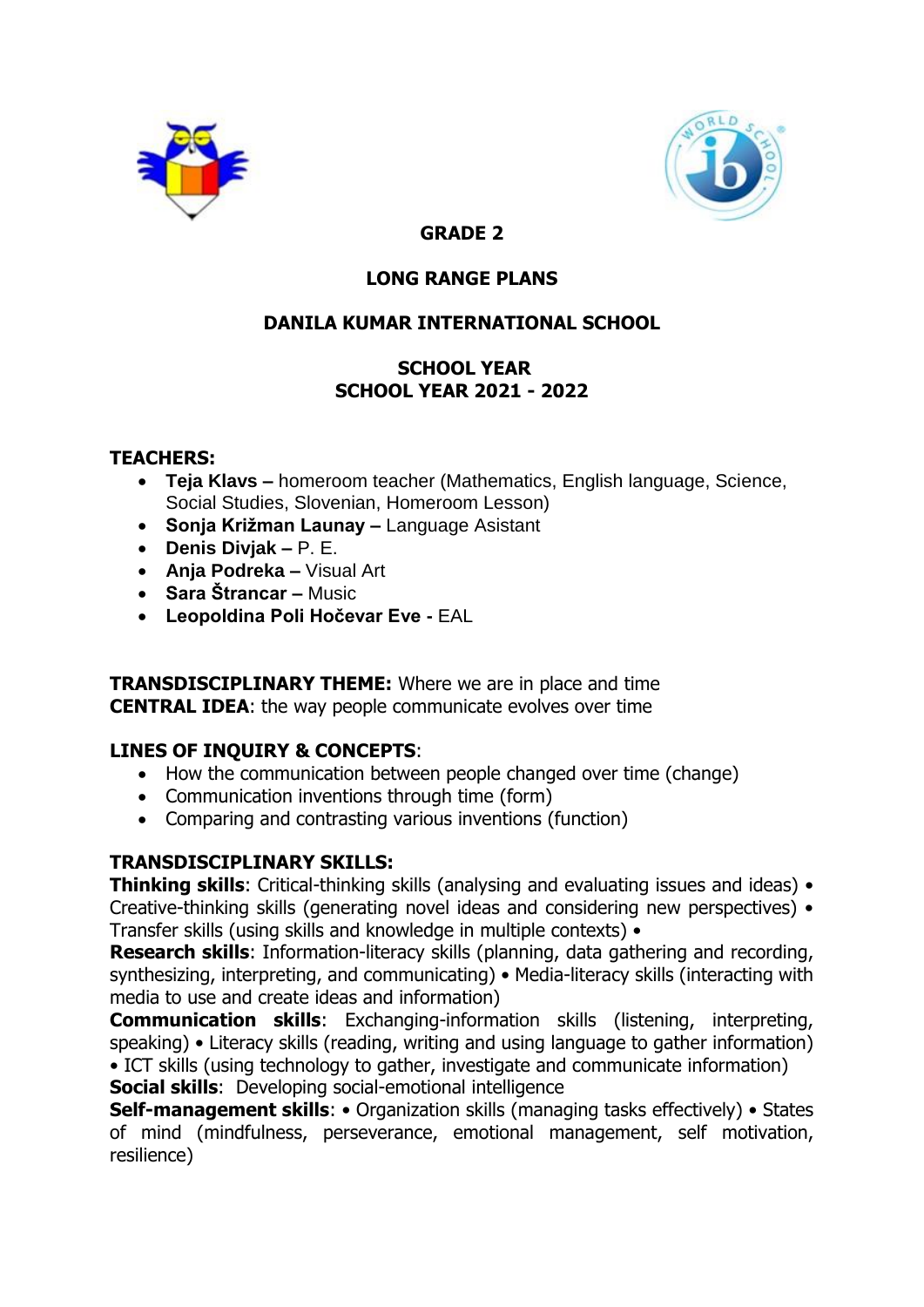# **Learner profile: knowledgeable, risk-takers**

### **Taught within the Unit of Inquiry - learning through language English Oral language**

#### Listening

- Be able to anticipate and predict when listening to texts read aloud
- Pick out main events and relevant points
- Use talk to establish relationships with others and for a variety of personal purposes
- Appreciate and relate to different voice tones, and begin to use tone, volume and intonation to enhance meaning
- Listen attentively and considerately and respond in small- and large-group situations

#### Speaking

- Give instructions, directions and messages and respond to the instructions of others
- Ask questions and give appropriate answers
- Begin to develop specific vocabulary to suit different purposes (descriptive, comparative and persuasive vocabulary)
- Hear and use rhyming words
- Use simple and compound sentences, with appropriate word order

# **Written language**

Reading

- read to skim and scan in order to find specific information quickly
- respond to text by identifying the main idea, recognising cause and effect, distinguishing between fact and opinion, questioning, and drawing conclusions
- recognise and appreciate different literary styles
- use reading for pleasure, instruction and information
- maintain a "reading reflections" or "learning" journal
- show an interest in a variety of fiction and non-fiction literature
- recognise and appreciate different literary styles

#### Writing

- begin to select vocabulary according to the audience and purpose
- respond to the writing of others with sensitivity and respect
- reread their written work in order to make revisions and improve their writing
- use content-specific vocabulary which may be connected to the unit of inquiry
- use appropriate punctuation and capitalisation to support meaning
- accurately spell high-frequency and familiar words and apply their knowledge of spelling patterns using strategies to spell words
- demonstrate an understanding of how and why grammar works
- recognise and use the main parts of speech correctly (nouns, verbs)

# **Visual language**

Viewing and Presenting

- Understand that communication involves visual as well as verbal features
- Use a range of communications media (video, photography, computers, drama, texts with different types of layout) to locate, present and record information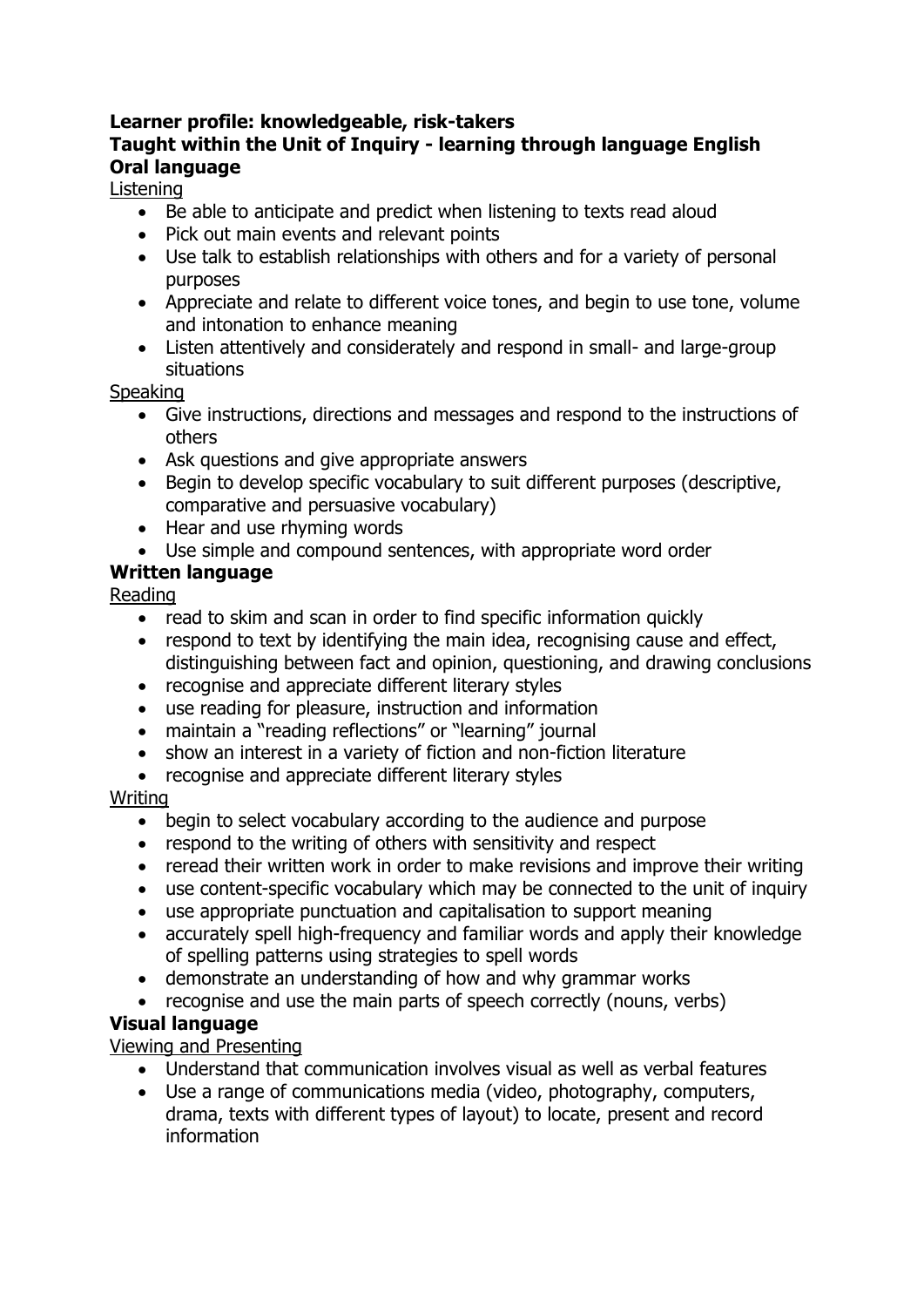#### **Taught within the Unit of Inquiry-learning through Math MEASUREMENT**

- using standard units of measurement: capacity, temperature
- use standard units of measurement to solve problems in real-life situations involving length, mass, capacity, money and temperature

#### **DATA HANDLING**

- understand that sets can be organized by one or more attributes
- understand that information about themselves and their surroundings can be collected and recorded in different ways
- represent the relationship between objects in sets using tree, Venn and Carroll diagrams

use tree, Venn and Carroll diagrams to explore relationships between data

#### **NUMBER**

- select an appropriate method for solving a problem, for example, mental estimation, mental or written strategies, or by using a calculator
- use strategies to evaluate the reasonableness of answers.

# **Taught within the Unit of Inquiry - learning through Visual Arts**

#### **RESPONDING**

- express opinions about an artwork
- create artwork in response to a variety of stimuli
- describe what they notice about an artwork

# **CREATING**

- use their imagination and experiences to inform their art making
- take responsibility for the care of tools and materials
- realize that their artwork has meaning

# **Taught within the Unit of Inquiry - learning through Slovene**

#### **Oral language**

**Listening** 

 Listen attentively and considerately and respond in small- and large-group situations

Speaking

 Give instructions, directions and messages and respond to the instructions of others

# **Visual Language**

Viewing and presenting

Understand that not everything they see is useful or relevant

# **Written language**

Reading

 begin to recognise the author's purpose (to inform, persuade, entertain, instruct)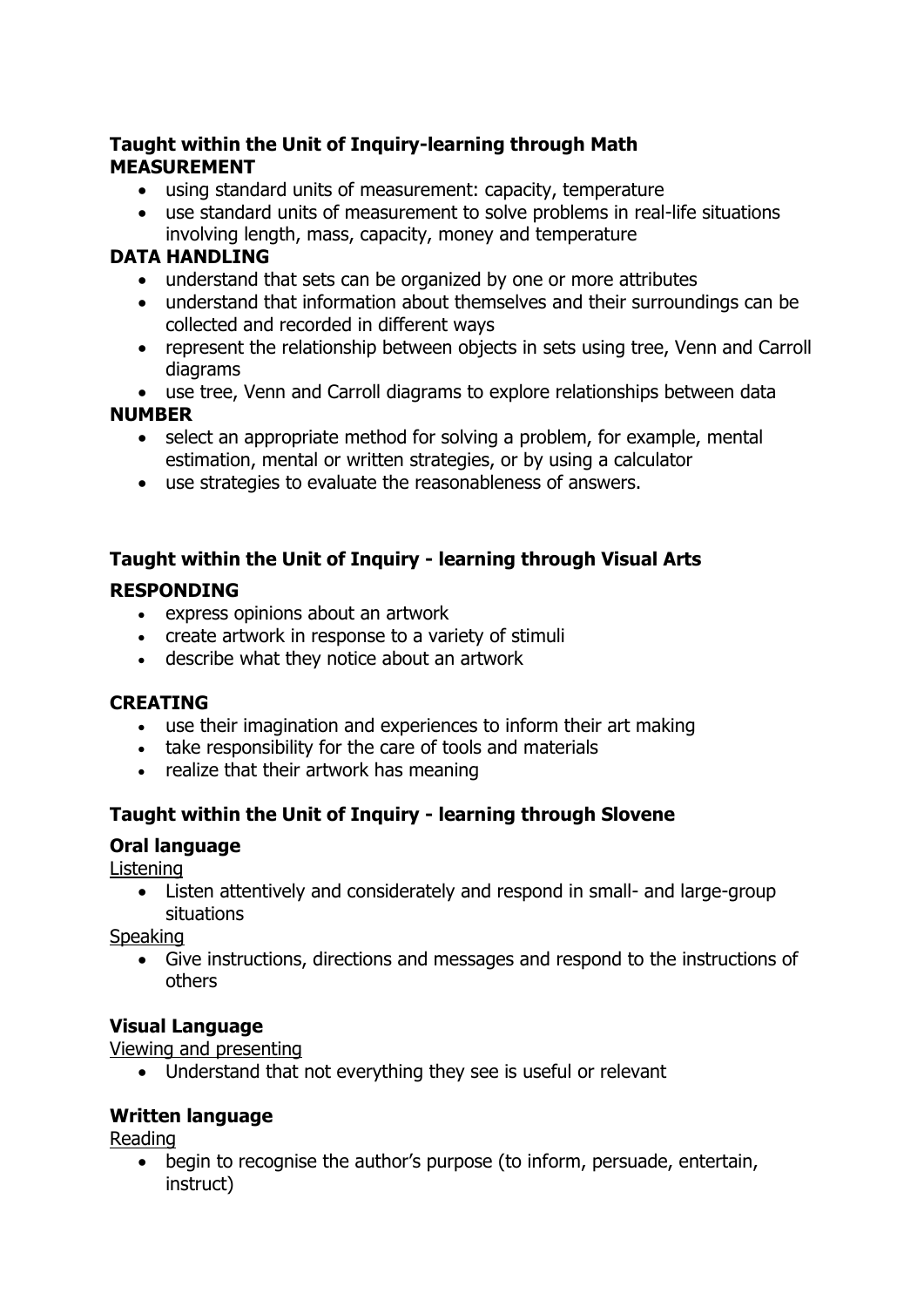identify and describe elements of a story (setting, plot, characters

Writing

- use appropriate punctuation and capitalisation to support meaning
- use content-specific vocabulary which may be connected to the unit of inquiry

### **Taught within the Unit of Inquiry - learning through PSE**

#### **Identity**

- reflect on inner thoughts and self-talk
- express hopes, goals and aspirations

#### **Taught within the Unit of Inquiry - learning through Music RESPONDING:**

- sing independently, on pitch and in rhythm, with appropriate timbre, diction, and posture, and maintain a steady beat.
- explore body sounds and variety of untuned and tuned percussion instruments sounds.
- echo short rhythms and melodic patterns.
- devise criteria for evaluating performances and compositions.
- express their responses to music in multiple ways (drawings, games, songs, dance, and oral discussion).
- use system (that is, syllables, numbers, or letters) to read simple pitch notation in the treble clef in major key.

#### **CREATING:**

- improvise simple ostinato accompaniments.
- use voice and body to create musical patterns.
- create their own basic musical instruments.

#### **Taught within the Unit of Inquiry – learning through PE Interaction**

#### Games

- Travel in different ways, changing speed and direction with control;
- gain coordination at dribbling the ball;
- express positive comments and encourage your team;
- **develop precision when throwing or kicking the ball in to different targets**;
- getting aware of group participation during games;
- learn simple tactics at ball games;
- develop cooperation between teammates;
- develop an appreciation of the role culture plays in games and sports;
- get familiar with the origin and history of games and sports as they relate to community and national cultures.
- Demonstrate the ability to transfer knowledge about rules, etiquette and motor skills from one game or sport to another;
- finding own role at group activities.